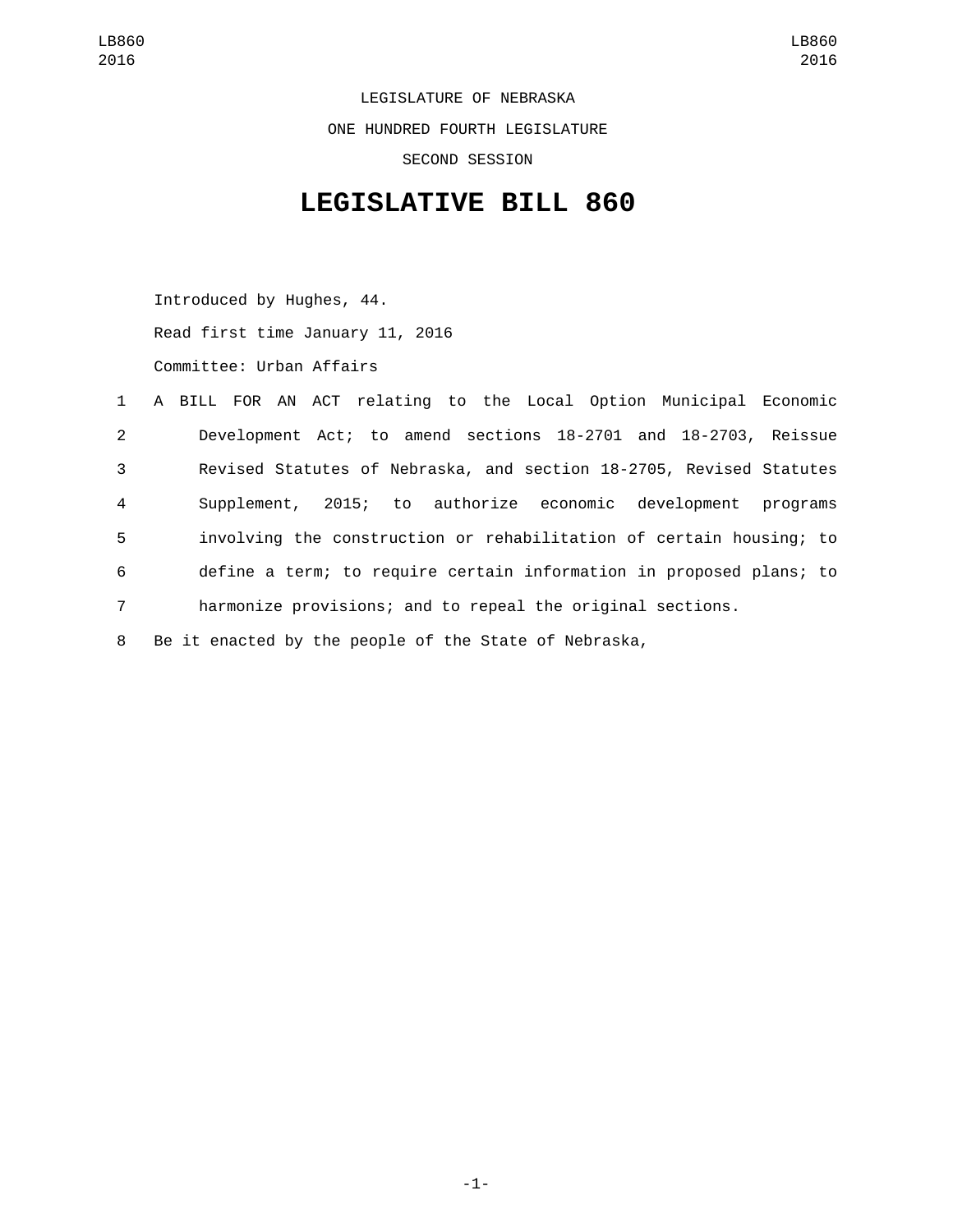Section 1. Section 18-2701, Reissue Revised Statutes of Nebraska, is 2 amended to read:

 18-2701 Sections 18-2701 to 18-2739 and sections 4 and 5 of this act shall be known and may be cited as the Local Option Municipal Economic 5 Development Act.

 Sec. 2. Section 18-2703, Reissue Revised Statutes of Nebraska, is 7 amended to read:

 18-2703 For purposes of the Local Option Municipal Economic Development Act, the definitions found in sections 18-2703.01 to 18-2709 10 and section 4 of this act shall be used.

 Sec. 3. Section 18-2705, Revised Statutes Supplement, 2015, is 12 amended to read:

 18-2705 (1) Economic development program means any project or program utilizing funds derived from local sources of revenue for the purpose of providing direct or indirect financial assistance to a qualifying business or the payment of related costs and expenses or both, without regard to whether that business is identified at the time the project or program is initiated or is to be determined by specified means 19 at some time in the future.

 (2) An economic development program may include, but shall not be limited to, the following activities: Direct loans or grants to qualifying businesses for fixed assets or working capital or both; loan guarantees for qualifying businesses; grants for public works improvements which are essential to the location or expansion of, or the provision of new services by, a qualifying business; grants or loans to qualifying businesses for job training; the purchase of real estate, options for such purchases, and the renewal or extension of such options; grants or loans to qualifying businesses to provide relocation incentives for new residents; the issuance of bonds as provided for in the Local Option Municipal Economic Development Act; and payments for salaries and support of city staff to implement the economic development program or

-2-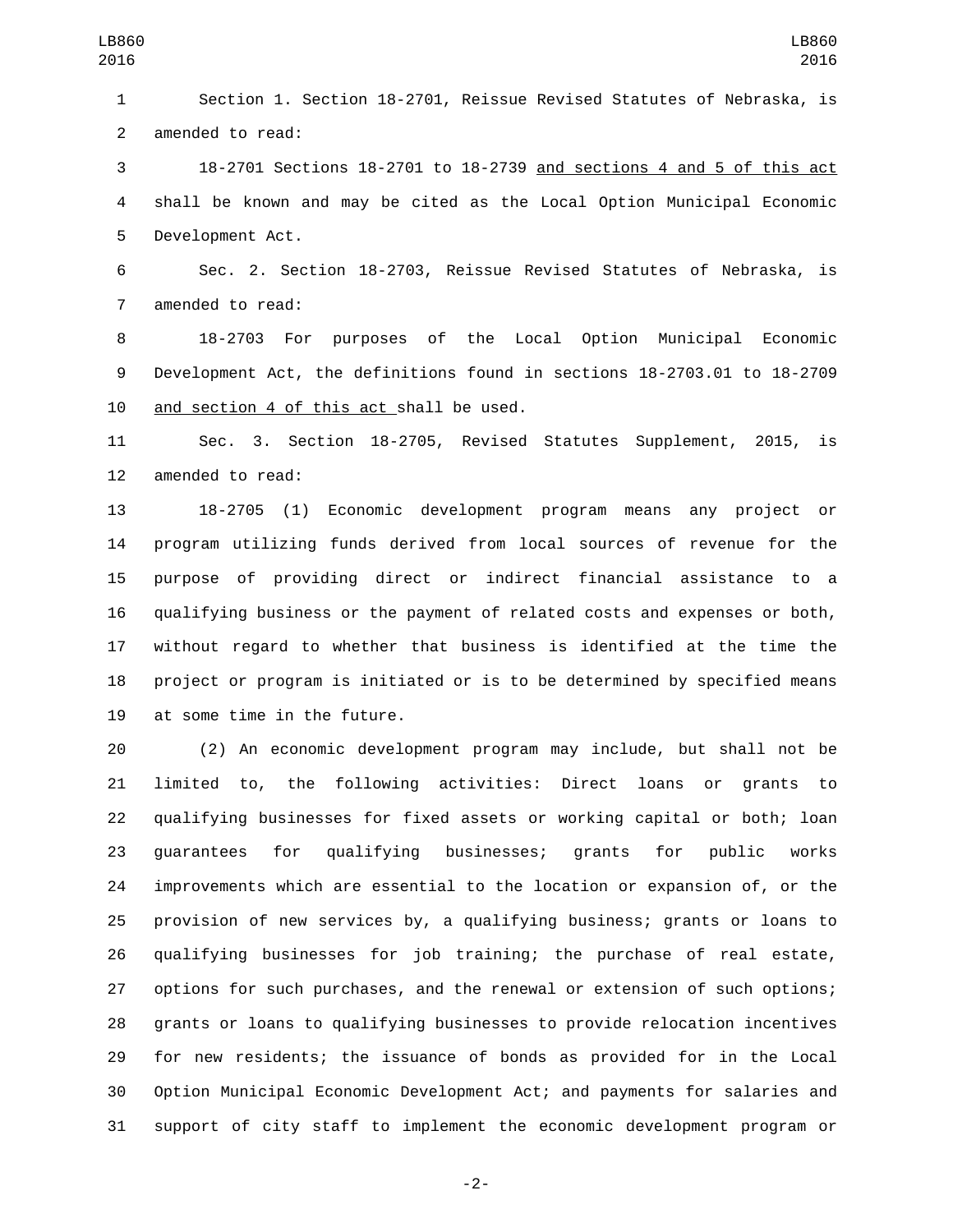the contracting of such to an outside entity.

 (3) For cities of the first and second class and villages, an economic development program may also include grants or loans for the construction or rehabilitation for sale or lease of housing for persons 5 of low or moderate income.

 (4) For cities of the first and second class and villages, an economic development program may also include grants, loans, or funds for rural infrastructure development as defined in section 66-2102.

 (5) For cities of the first and second class and villages, an economic development program may also include grants or loans for the construction or rehabilitation for sale or lease of housing as part of a 12 workforce housing plan.

 (6 5) An economic development program may be conducted jointly by two or more cities after the approval of the program by the voters of 15 each participating city.

 Sec. 4. Workforce housing plan means a program to construct or rehabilitate single-family housing or market rate multi-family housing which is designed to address a housing shortage that impairs the ability of the city to attract new businesses or impairs the ability of existing 20 businesses to recruit new employees.

 Sec. 5. If the proposed economic development program involves the making of grants or loans for the construction or rehabilitation for sale or lease of housing as part of a workforce housing plan, the proposed 24 plan shall include:

 (1) An assessment of current housing stock in the city, including both single-family and market rate multi-family housing;

 (2) Whether the plan will also include housing for persons of low or 28 moderate income under section 18-2710.01;

 (3) Such other factors, as determined by the city, which are particularly relevant in assessing the conditions faced by existing 31 businesses in recruiting new employees; and